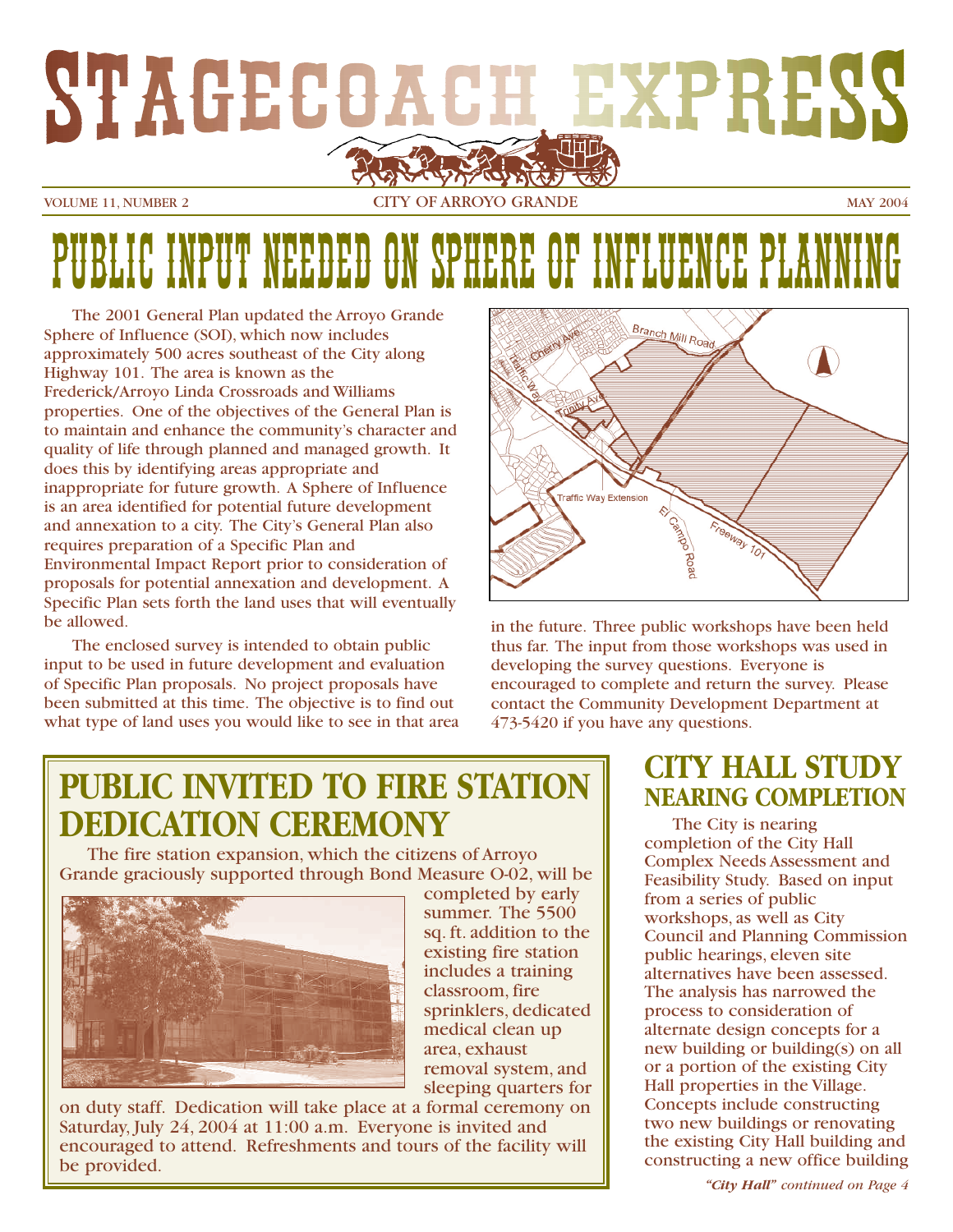### **AGRICULTURE CONSERVATION AND ENTERPRISE SUPPORT PROGRAMS UNDER DEVELOPMENT**

The City Council recently approved measures for the development of an Agricultural Conservation Easement Program (ACEP) and Agricultural Enterprise Support Program (AESP). There are a number of components to the two programs, which will be developed in phases over the next two-year period.

The focus of the ACEP will be to link agriculture parcels within

the City that do not meet the minimum size requirements

for Williamson Act protection. The Williamson Act provides property tax benefits for property owners that commit their property for agricultural use for a specified period of time. The program will potentially include creation of a land conservancy, education and outreach workshops regarding agricultural conservation easements and other voluntary tax benefit and subsidy programs.

The AESP will work to develop an agriculture friendly business environment within the City of Arroyo Grande and surrounding areas. Ideas include workshops hosted by agriculture educators on topics of small parcel farming and farming on the urban edge, a feasibility study on a potential cooperative produce stand and commercial kitchen, an agricultural directional sign program, and support of "Buy Fresh, Buy Local" and Agritourism groups.

Please contact the Community Development Department at 473-5420 for more information.

### PAGE 2 STAGECOACH EXPRESS

FORTH OF JULY FIREW(

Fireworks celebrations are fast approaching and Alleast the Arroyo Grande Fire Department would like to remind everyone to take precautionary measures to ensure a safe and accident-free holiday. Safe and sane fireworks are legally available for sale in the City of Arroyo Grande July 1st through July 4th. Refrain from using any fireworks that are not specifically "Safe and Sane" fireworks. Only adults may use fireworks. Never alter, modify or enhance fireworks. Use only as directed. Remember that fireworks ă are made from explosives, and that they are unpredictable.  $0 0 0 0 0 0 0 0 0 0 0 0$  $\bullet$   $\bullet$ 

### **CITY EXPANDS SMALL BUSINESS ASSISTANCE PROGRAM**

Utilizing Federal grant funding, the City has partnered with the South Central Coast Small Business Development Center (SBDC) to provide free technical assistance and workshops to business owners, particularly targeting small businesses. The program initially targeted businesses in the Village, but is now being expanded to

include E. Grand Avenue. Technical assistance includes personal consulting services regarding topics such as marketing, financing, personnel,

development of a

business plan, merchandizing, etc. City and SBDC staff have been canvassing the area door-to-door to provide information to businesses regarding the program.

Additional funding for the City's Façade Improvement Grant program was also recently approved by the City Council in order to extend the program another year. Also using Federal grant funding, the program offers matching grants to businesses up to \$5,000 for improvements to building facades, including new signage, landscaping and other related improvements.

For more information, contact the City's Community Development Department at 473-5420.

### **LET THERE BE LIGHTS PROGRAM**

After more than one year of considering alternative designs, estimating costs and coordinating with PG&E for retrofit of existing poles and lanterns, the City will hold a special ceremony along the Creek Promenade adjoining Olohan Alley during summer 2004 to display the first 12 lights being installed and converted in the Village area.

New vintage character fixtures, decorative bases and six new poles will line the promenade between Bridge Street and Short Street adjoining the gazebo and historic swinging bridge. These were made possible by a number of generous sponsors, including County Supervisor Katcho Achadjian, Eddie & Dorothy El Helou, John & Joan McGrath, and the Kiwanis Club of Arroyo Grande Valley. Commemorative brass plaques are being created for each pole.

The next phase of the Village pedestrian lighting system conversion will be along East Branch Street from Bridge and Nevada Streets to Mason Street. An information booth will be in front of the light at E. Branch and Short Streets during the Strawberry Festival. Questions or taxdeductible donations for the "Let There Be Lights Program"can be directed to the Community Development Director at 473-5420.

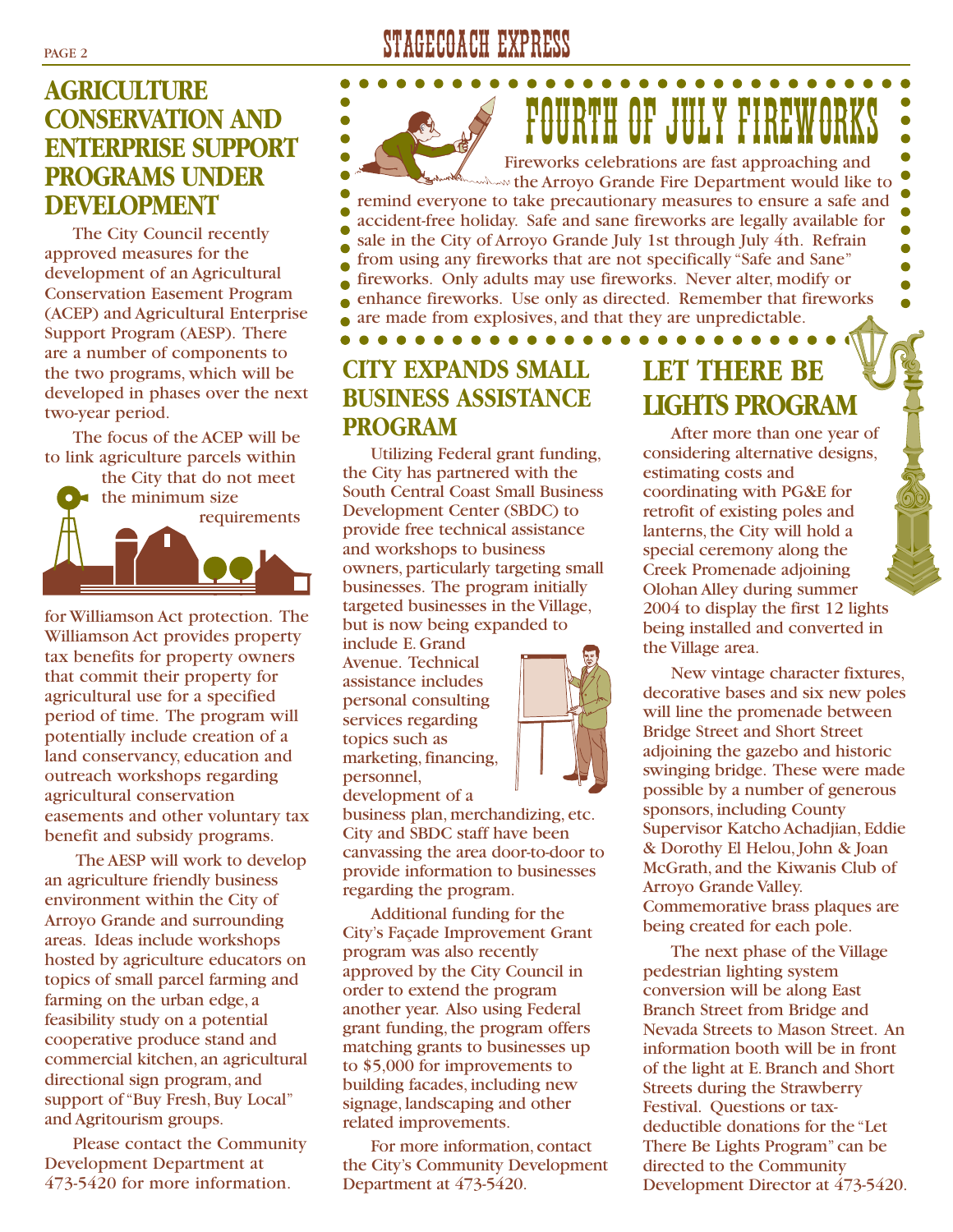

#### **SPHERE OF INFLUENCE SURVEY**

The City of Arroyo Grande appreciates your willingness to take time to assist in shaping the future of the community. The survey is an important part of a process in determining potential future allowed land uses in the City's Sphere of Influence area. Please read the cover of the Stagecoach Express for more background. Complete the survey by marking your response for each statement. When completed, please fold and return the survey to the City by 5:00 p.m. on June 11, 2004. Your participation is important to ensure planning reflects the vision and opinions of the community!

#### **Please circle all items you believe to be true:**

- 1. It is important for future development in the City's Sphere of Influence to:
- a. Generate job opportunities...
- b. Generate revenue for City services...
- c. Be compatible with the character of the community...
- d. Fulfill a need for services or facilities not currently available in the City or there is a need for more...

#### **Please indicate concepts that you feel would be appropriate or inappropriate for future study for the properties within the Sphere of Influence.**

#### **JOB GENERATING / REVENUE GENERATING IDEAS**

| 2.  | Quality restaurants, hotels, and bed and breakfast operations                                                                                              | <b>Agree</b><br>П | <b>Not</b><br><b>Sure</b><br>п | <b>Disagree</b> |
|-----|------------------------------------------------------------------------------------------------------------------------------------------------------------|-------------------|--------------------------------|-----------------|
|     | (to include tourist destinations).                                                                                                                         | П                 | п                              | $\Box$          |
| 3.  | Research and Development center.                                                                                                                           |                   |                                |                 |
| 4.  | High tech and/or light manufacturing.                                                                                                                      | п                 | ⊓                              | $\Box$          |
| 5.  | A local service commercial area.                                                                                                                           | ⊓                 | ⊓                              | $\Box$          |
| 6.  | Automotive repair facilities.                                                                                                                              | Π                 | Ω                              | $\Box$          |
| 7.  | Automobile dealers, including those relocated from the<br>Village.                                                                                         | Ο                 | Ω                              | $\Box$          |
| 8.  | Specialty medical facilities oriented to personal improvement,<br>i.e. spas, cosmetic enhancements, etc.                                                   | п                 | П                              | П               |
| 9.  | Agricultural related businesses, such as farm stands,<br>agritourism, Community Supported Agriculture operations<br>and farm bed and breakfast facilities. | $\Box$            | α                              |                 |
| 10. | Regional retail shopping center.                                                                                                                           | П                 | п                              | П               |
| 11. | Destination resort hotel with conference facilities.                                                                                                       | П                 | п                              |                 |
| 12. | Expanded winery operations and tasting rooms.                                                                                                              | П                 | П                              |                 |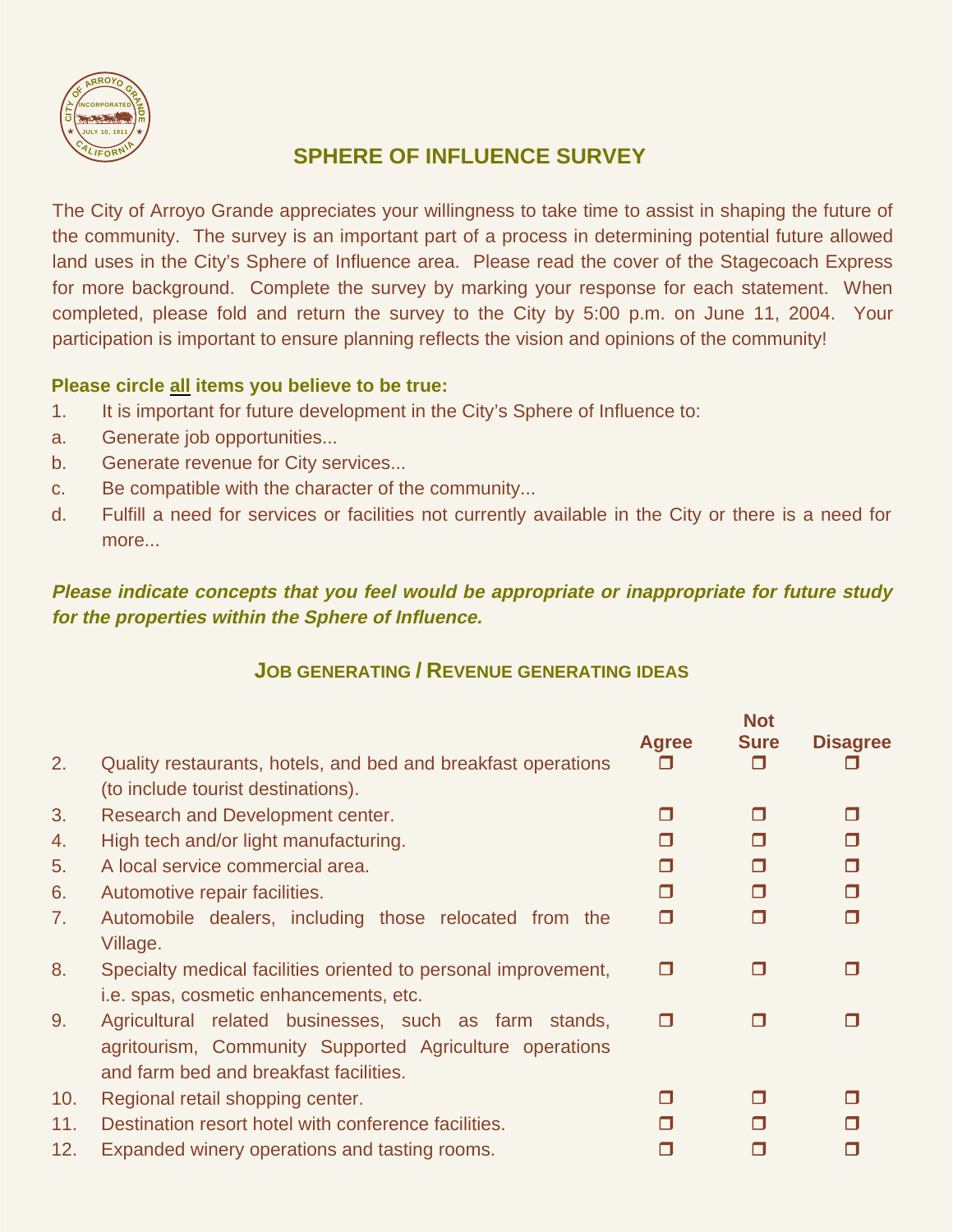#### **DESIGNS COMPATIBLE WITH THE CHARACTER OF THE CITY**

|     |                                                                                                                                                                                          | <b>Agree</b> | <b>Not</b><br><b>Sure</b> | <b>Disagree</b> |
|-----|------------------------------------------------------------------------------------------------------------------------------------------------------------------------------------------|--------------|---------------------------|-----------------|
| 13. | Design guidelines for future buildings, which are consistent<br>with the Village or Agricultural Heritage.                                                                               | П            | П                         |                 |
| 14. | Incorporation of smart growth principles, such as mixed use<br>development, a range of housing opportunities, walkable<br>neighborhoods and communities with a strong sense of<br>place. | Ο            | П                         |                 |
| 15. | The development of a separate new town.                                                                                                                                                  | П            | П                         |                 |
| 16. | Sustainable housing utilizing low impact materials and<br>technology.                                                                                                                    | $\Box$       | ⊓                         |                 |
| 17. | Seek out and utilize design resources from Cal Poly<br>Architecture and City and Regional Planning Departments.                                                                          | Ο            | П                         | П               |
| 18. | Consider and address cumulative environmental impacts<br>from this and other future developments within the city.                                                                        | П            | П                         | п               |
| 19. | Plan for and incorporate public transit routes into any future<br>development.                                                                                                           | П            | П                         | п               |
| 20. | Preserve open space and viewsheds through<br>"hidden<br>development" along Freeway 101.                                                                                                  | О            |                           |                 |

#### **DEVELOPMENT WHICH WOULD FULFILL A NEED FOR SERVICES OR FACILITIES THAT ARE NOT CURRENTLY AVAILABLE WITHIN THE CITY OR THERE IS A NEED FOR MORE**

|                |                                                            |              | <b>Not</b>  |                 |
|----------------|------------------------------------------------------------|--------------|-------------|-----------------|
|                |                                                            | <b>Agree</b> | <b>Sure</b> | <b>Disagree</b> |
| <b>Housing</b> |                                                            |              |             |                 |
| 21.            | Rental housing.                                            | П            | Ω           |                 |
| 22.            | Low-income housing.                                        | П            | Π           | П               |
| 23.            | Entry-level housing.                                       | П            | Π           | П               |
| 24.            | Mobile home or modular home park.                          | П            | Ω           | П               |
| 25.            | Workforce housing (moderate income, locally employed).     | Π            | σ           |                 |
| 26.            | Market rate single family homes.                           | П            | Ω           |                 |
|                | <b>Public Services Facilities</b>                          |              |             |                 |
| 27.            | Education (high school and community college) facilities.  | П            | Π           |                 |
| 28.            | Relocation of the "Bus Barn" from Branch and Huasna        | ⊓            | Π           |                 |
|                | Roads.                                                     |              |             |                 |
| 29.            | Childcare facilities.                                      | П            | $\Box$      |                 |
| 30.            | Medical facilities, such as hospitals and emergency rooms. | П            | П           |                 |
|                |                                                            |              |             |                 |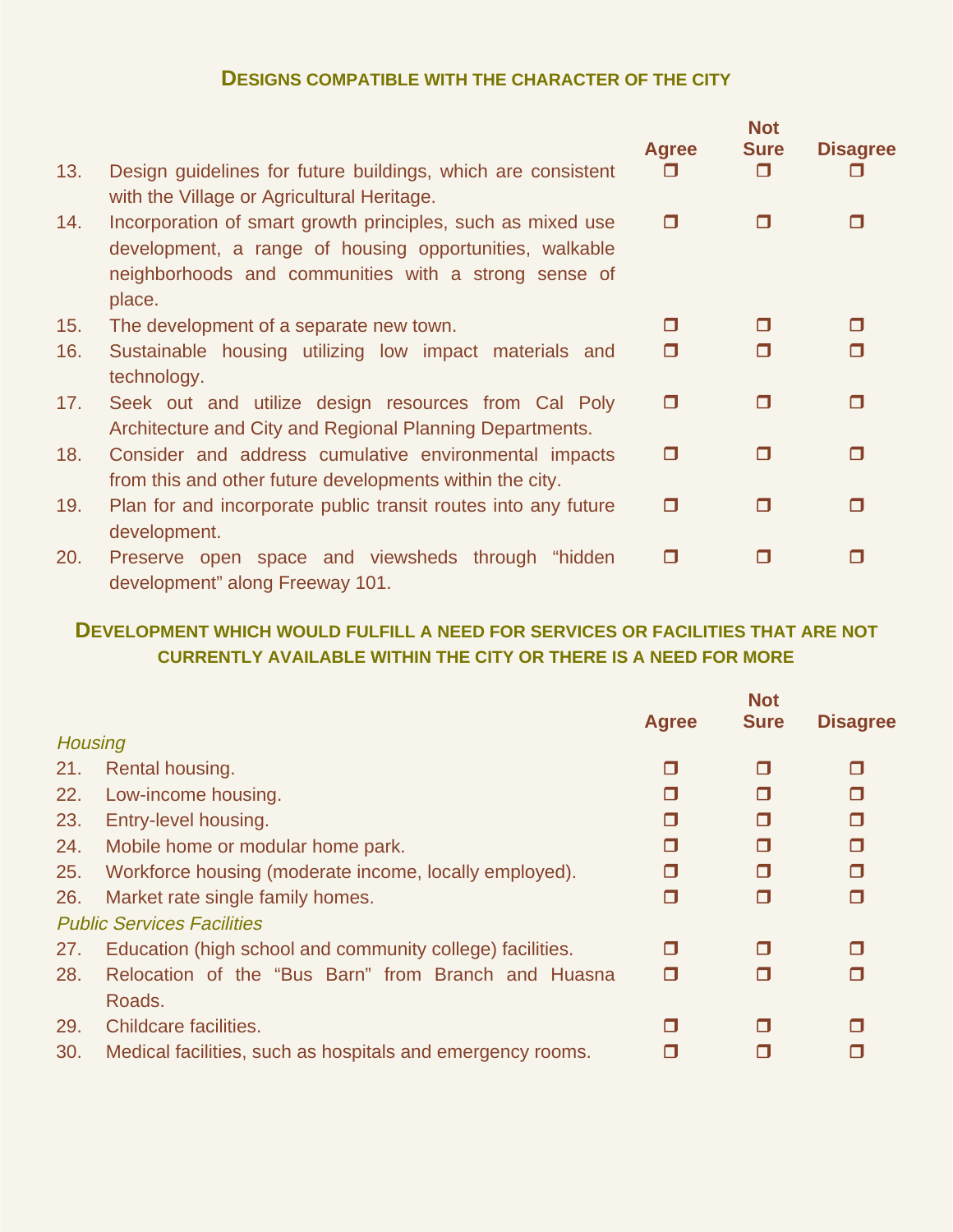|     |                                                                                                                                                                                                                           | <b>Agree</b> | <b>Not</b><br><b>Sure</b> | <b>Disagree</b> |
|-----|---------------------------------------------------------------------------------------------------------------------------------------------------------------------------------------------------------------------------|--------------|---------------------------|-----------------|
|     | <b>Amenities</b>                                                                                                                                                                                                          |              |                           |                 |
| 31. | An equestrian center with related trails.                                                                                                                                                                                 | $\Box$       | 0                         | $\Box$          |
| 32. | Commercial recreation opportunities, such as paintball,<br>skating and bowling.                                                                                                                                           | $\Box$       | Ο                         | $\Box$          |
| 33. | Parks and open space.                                                                                                                                                                                                     | $\Box$       | Ο                         | $\Box$          |
| 34. | Golf course.                                                                                                                                                                                                              | $\Box$       | Ο                         | $\Box$          |
| 35. | <b>Bike/walking</b><br>trails<br>connecting<br>the<br>Village<br>to<br>new<br>development.                                                                                                                                | $\Box$       | Ω                         | $\Box$          |
|     | <b>Circulation</b>                                                                                                                                                                                                        |              |                           |                 |
| 36. | Investigation of a new route and connection of State Highway<br>227 and Freeway 101.                                                                                                                                      | $\Box$       | Ο                         | $\Box$          |
| 37. | Maintenance or enhancement of a visitor's first impression of                                                                                                                                                             | $\Box$       | Ο                         | П               |
|     | Arroyo Grande from Northbound Freeway 101 should remain<br>one of open space and rural character.                                                                                                                         |              |                           |                 |
| 38. | Phased construction of infrastructure to coincide with<br>development.                                                                                                                                                    | $\Box$       | 0                         | П               |
| 39. | All costs related to needed infrastructure should be paid for                                                                                                                                                             | $\Box$       | Ο                         | $\Box$          |
| 40. | through the proposed development.<br>If reimbursed through tax revenue over time, the City of<br>Arroyo Grande should participate in a partnership to provide<br>some needed regional infrastructure improvements such as | $\Box$       | $\Box$                    | $\Box$          |
| 41. | El Campo interchange with Freeway 101.<br>Infrastructure should be planned for and funded prior to                                                                                                                        | $\Box$       | Ο                         | п               |
|     | development, especially traffic and circulation.                                                                                                                                                                          |              |                           |                 |
| 42. | Preservation of open space areas should be coupled with<br>financial incentives for the property owner.                                                                                                                   | $\Box$       | $\Box$                    | п               |

### **Comments:**

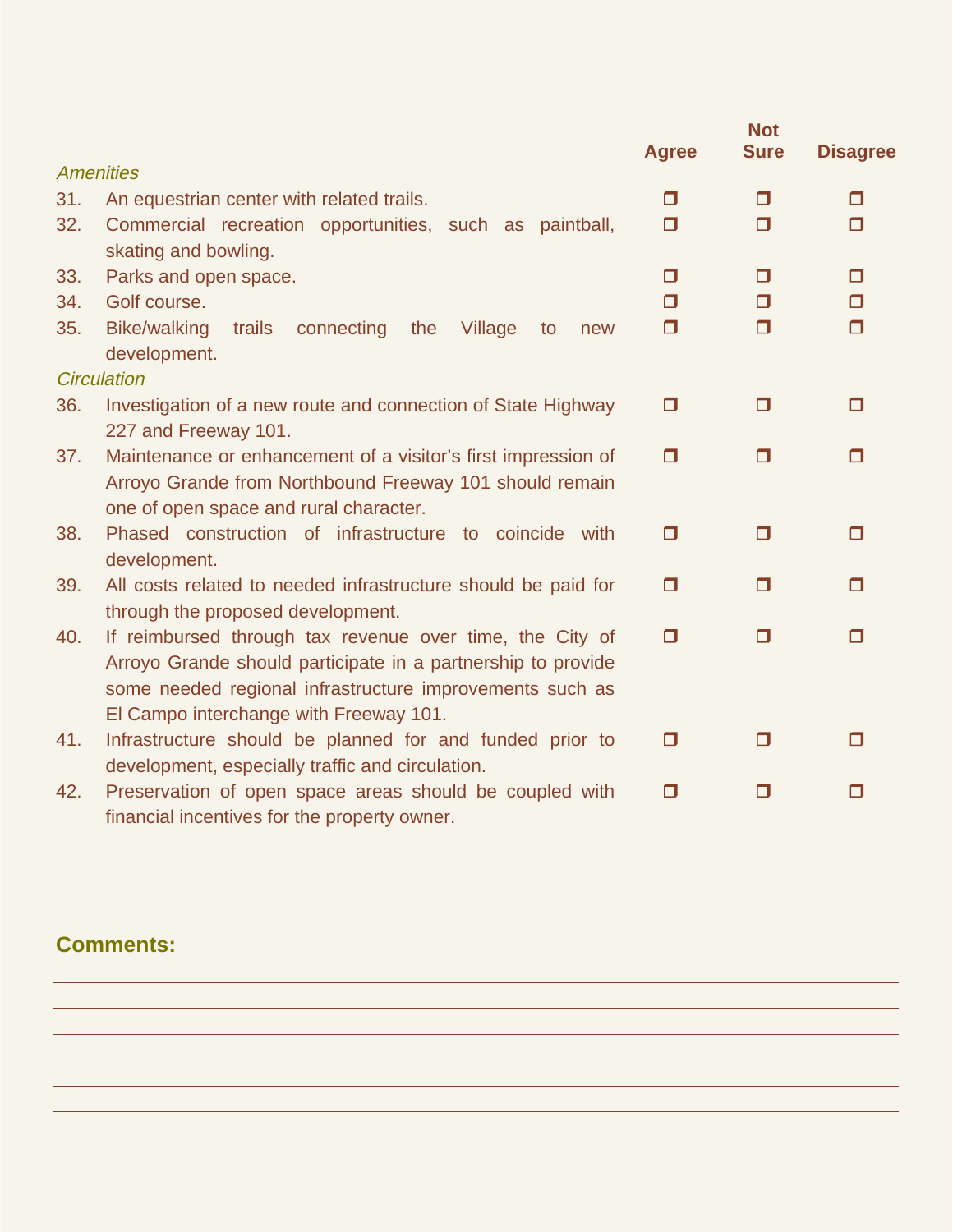



POSTAGE WILL BE PAID BY ADDRESSEE

CITY OF ARROYO GRANDE PO BOX 550 ARROYO GRANDE CA 93421-9902

<u>Mandhalalalalalllalalallaaddadll</u>

FOLD HERE AND RETURN. PLEASE NO STAPLES OR TAPE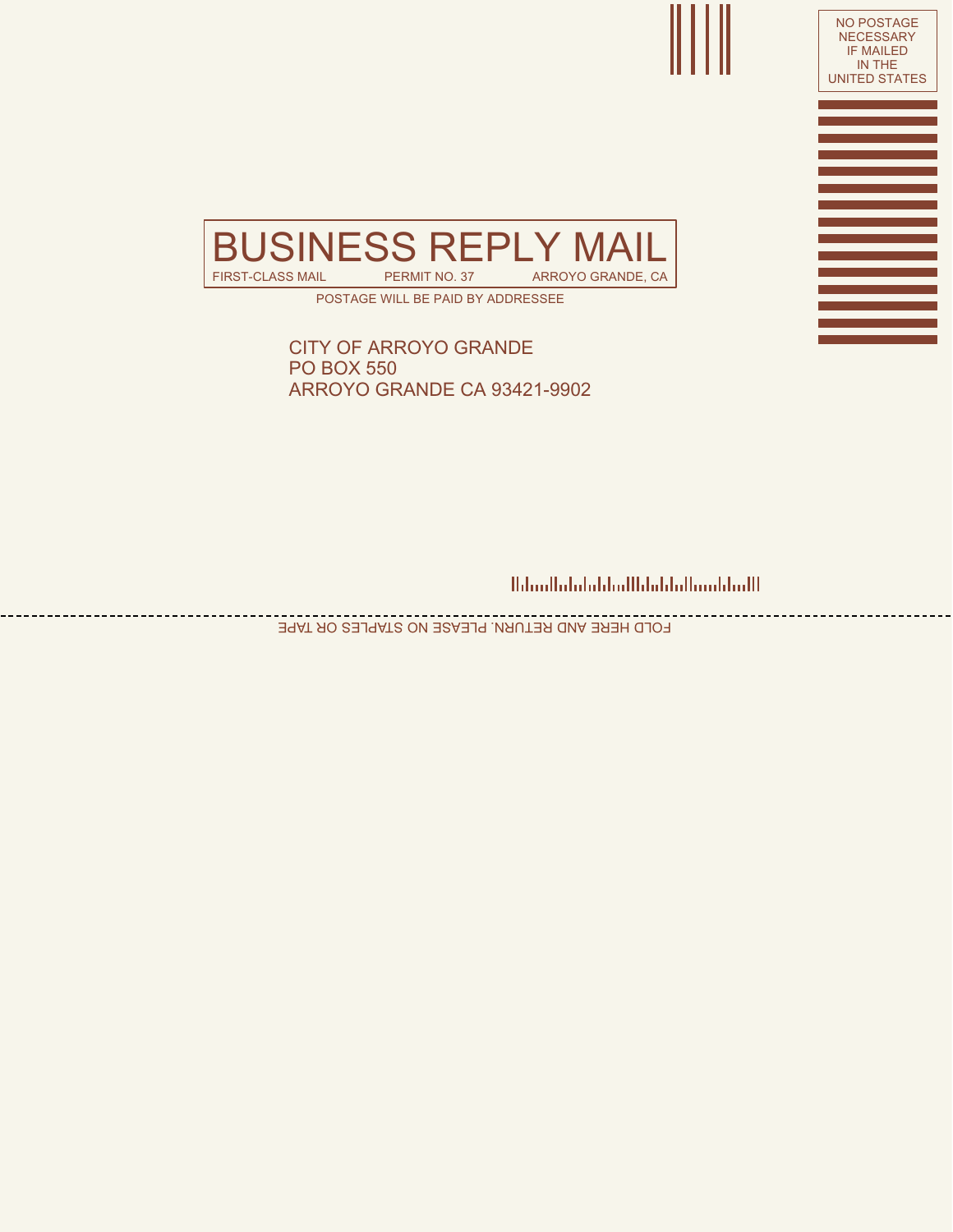### **COMMUNITY RESOURCE CENTER OPENS**

The Arroyo Grande Police Department has opened a Community Resource Center at 910 Rancho Parkway in the Five Cities Center. This center will provide a meeting room for Neighborhood Watch Meetings, Juvenile Diversion Hearings, small community meetings, and a recruitment center for the Volunteers Assisting Police Program. The Center will have crime prevention and drug education brochures available to the public. If you would like to visit the center, you may call the Community Services Officer Cheri Hulgan for D.A.R.E. and drug education information at 473-5136. For information or brochures on Crime Prevention and/or volunteering for the Police Department, please call Community Services Officer Michele Stearns at 473-5114.

### STAGECOACH EXPRESS PAGE 3

### **WEED ABATEMENT SEASON**



The City of Arroyo Grande has begun its annual Vegetation Management

Program for weeds and other combustible debris for the 2004 wildland fire season. Weed abatement notices have been mailed to all property owners of Arroyo Grande requesting removal of all fire hazards from their property by Monday, June 14th. Since the area has received little rain this year, the vegetation has dried out sooner than expected and has become combustible.The Arroyo Grande Fire Department urges everyone to cooperate and abate your properties as soon as possible before the deadline. Residents are also required to remove other combustible debris such as junk wood, dead trees, piles of tree limbs, and dead brush. Please help your community deal safely with what promises to be a very dangerous wildfire season.

### **DEVELOPMENT CODE UPDATE**

The City is working through an extensive process to update its entire Development Code in order to make all zoning regulations consistent with provisions of the updated General Plan,which is required by State law. During 2002 and 2003, the Planning Commission and City Council adopted Development Code amendments for the Village and Traffic Way areas.

After several workshop sessions in 2004, the Planning Commission is now scheduling similar public hearings to consider rezoning of remaining commercial, office and industrial zoning districts. On June 15, 2004, changes to zoning regarding specific areas on West Branch Street, Camino Mercado, Oak Park Boulevard near James Way, South Halcyon Road, Fair Oaks Avenue, Farroll Road and the Pike at Elm Street will be considered at the Planning Commission public hearing. On June 29, 2004, the Planning Commission will schedule a special meeting and public hearing to consider General Commercial, Office and Industrial zones along East Grand Avenue and El Camino Real for consistency with Mixed Use designations, including recommendations for design guidelines and standards.

These public hearings will enable the Planning Commission to make recommendations to the City Council, who will schedule similar public hearings in July and August 2004. Public attendance and input is encouraged. Please contact the Community Development Department at 473-5420 for more information.

### **WATER CONSERVATION PROGRAM - PHASE I**

The City recently began the first phase of the Water Conservation Program. Phase I includes installation of low flow plumbing fixtures in single-family residences built prior to 1985 at no cost to property

owners.The retrofits include replacement of toilets, showerheads, faucet aerators, and pressure regulator if needed. The program started on the west



side of the City where the largest contingent of homes needing retrofit is located. It is estimated that 3,700 homes currently qualify for the program. Retrofit request forms will be mailed in blocks of approximately 300 at a time for the next two to three years. A completely retrofitted home will save an average of 12,800 gallons per year. For more information on the program, call the Public Works Department at 473-5460.

### **FATHER-DAUGHTER DATE NIGHT**



The City of Arroyo Grande Parks, Recreation and Facilities Department,Wells Fargo, and Spencer's Fresh Markets

present a night for fathers and daughters. It will be an evening of dinner, dancing, contests, king and princess crowning, and fun! The event will be held Saturday, June 12, 2004 from 6 p.m. to 9 p.m. at the South County Regional Center. The cost for the event is \$40.00 per couple and \$18.00 for each additional daughter. Ages 4 through adult are welcome for this semi-formal affair. Couples can register at the Arroyo Grande Recreation Division office, 1221 Ash Street before Wednesday June 9, 2004. For ticket information call 473-5476.